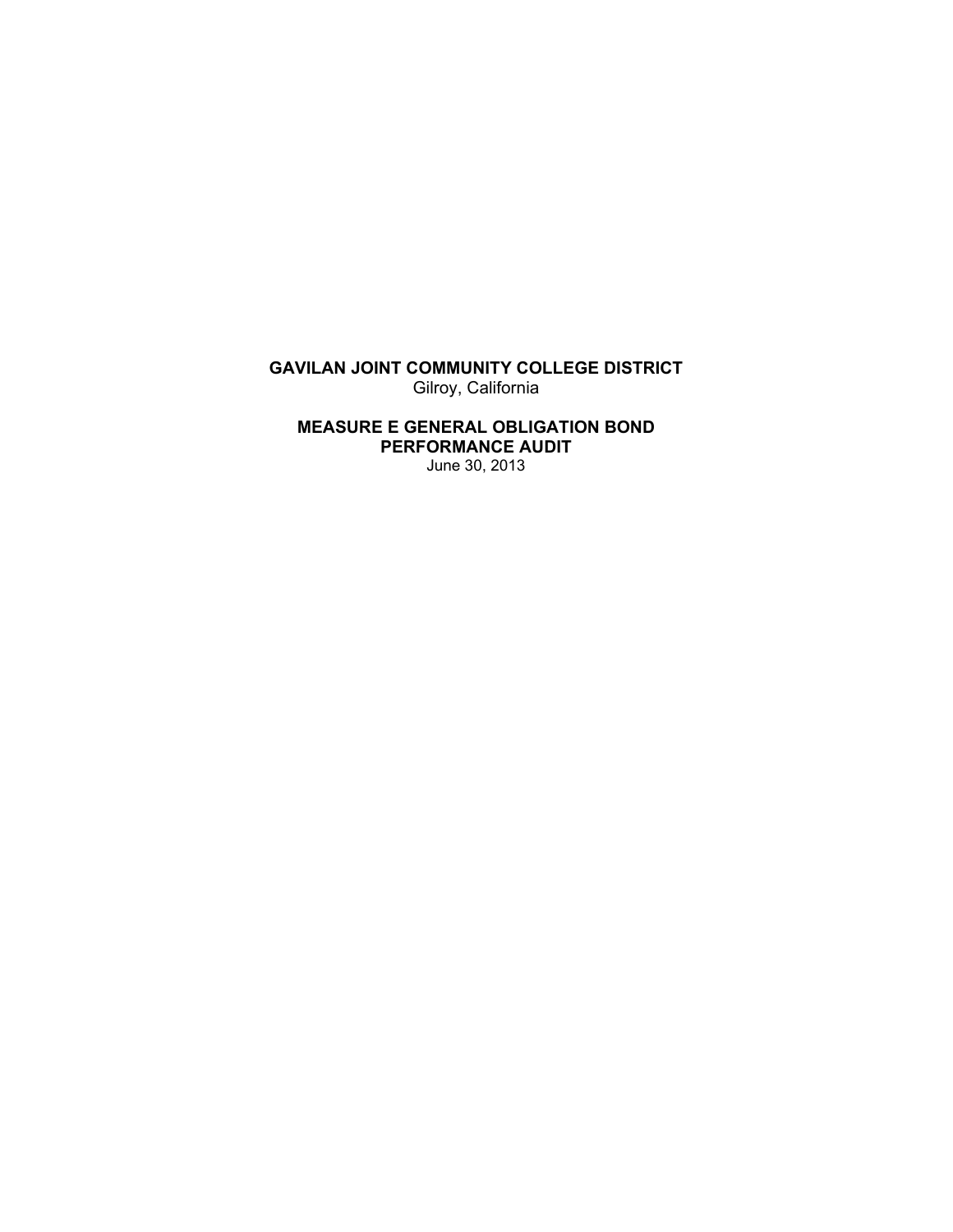# GAVILAN JOINT COMMUNITY COLLEGE DISTRICT

#### MEASURE E GENERAL OBLIGATION BOND PERFORMANCE AUDIT June 30, 2013

# **CONTENTS**

| <b>BACKGROUND:</b>                                 |   |
|----------------------------------------------------|---|
|                                                    | 2 |
| GAVILAN JOINT COMMUNITY COLLEGE DISTRICT MEASURE E | 2 |
| PERFORMANCE AUDIT:                                 |   |
|                                                    | 4 |
|                                                    | 4 |
|                                                    |   |
|                                                    |   |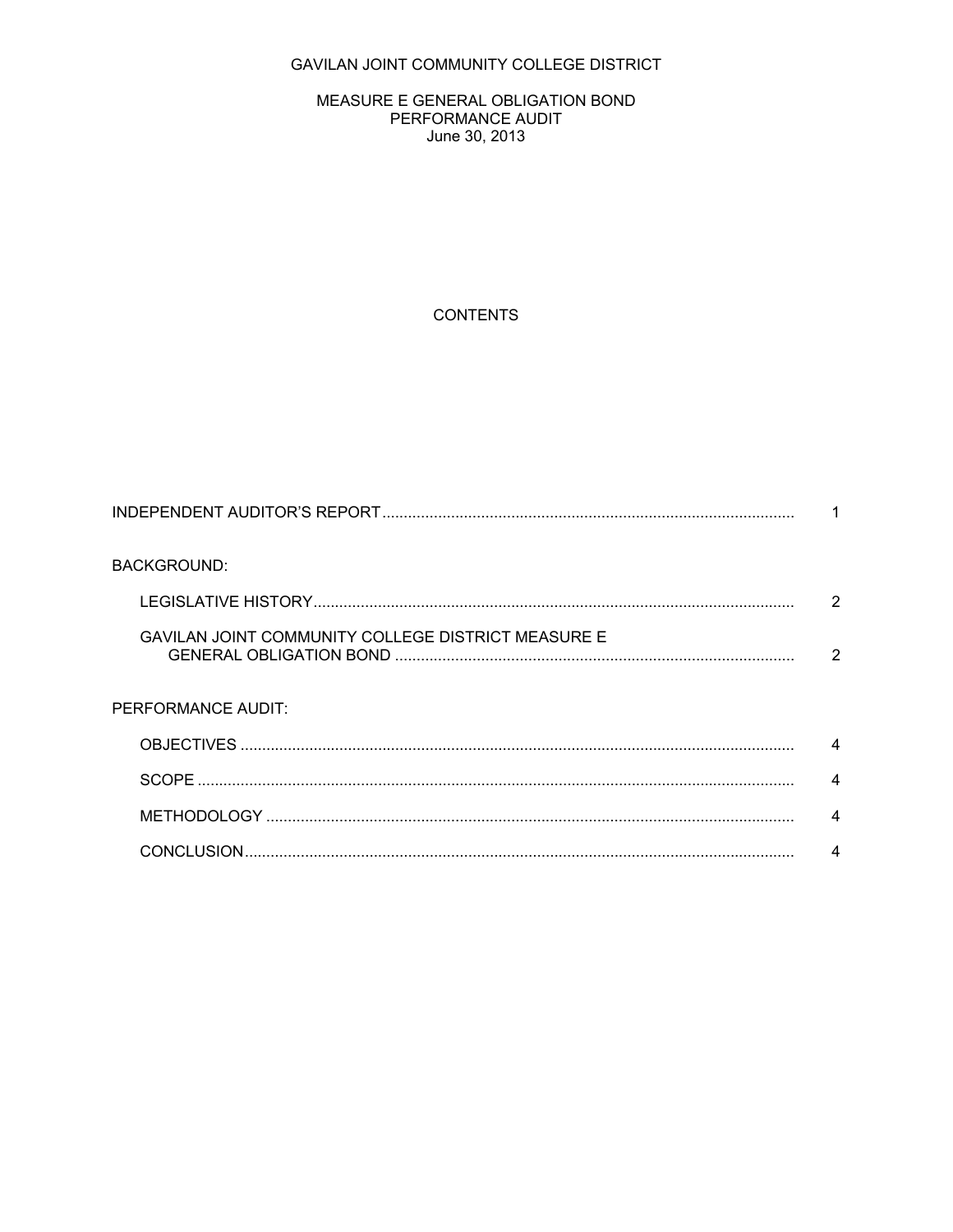

**Crowe Horwath LLP** Independent Member Crowe Horwath International

INDEPENDENT AUDITOR'S REPORT

Board of Trustees Gavilan Joint Community College District Gilroy, California

We have conducted a performance audit of the Gavilan Joint Community College District (the "District") Measure E General Obligation Bond funds for the year ended June 30, 2013.

We conducted our performance audit in accordance with *Government Auditing Standards* issued by the Comptroller General of the United States. Those standards require that we plan and perform the audit to obtain sufficient, appropriate evidence to provide a reasonable basis for our conclusion based on our audit objectives. We believe that the evidence obtained provides a reasonable basis for our conclusions based on our audit objectives.

Our audit was limited to the objectives listed on page 4 of this report which includes determining the compliance with the performance requirements for the Proposition 39 Measure E General Obligation Bonds under the applicable provisions of Section 1(b)(3)(C) of Article XIIIA of the California Constitution and Proposition 39 as they apply to the bonds and the net proceeds thereof. Management is responsible for Gavilan Joint Community College District's compliance with those requirements.

Solely to assist us in planning and performing our performance audit, we obtained an understanding of the internal controls of Gavilan Joint Community College District to determine if internal controls were adequate to help ensure the District's compliance with the requirements of Proposition 39, as specified by Section 1(b)(3)C of Article XIII A of the California Constitution. Accordingly, we do not express any assurance on the internal controls.

The results of our tests indicate that, in all significant respects, Gavilan Joint Community College District expended Measure E General Obligation Bond funds for the year ended June 30, 2013 only for the specific projects developed by the District's Governing Board and approved by voters, in accordance with the requirements of Proposition 39, as specified by Section 1(b)(3)C of Article XIII A of the California Constitution.

Crowethoristh LLP

Crowe Horwath LLP

Sacramento, California January 23, 2014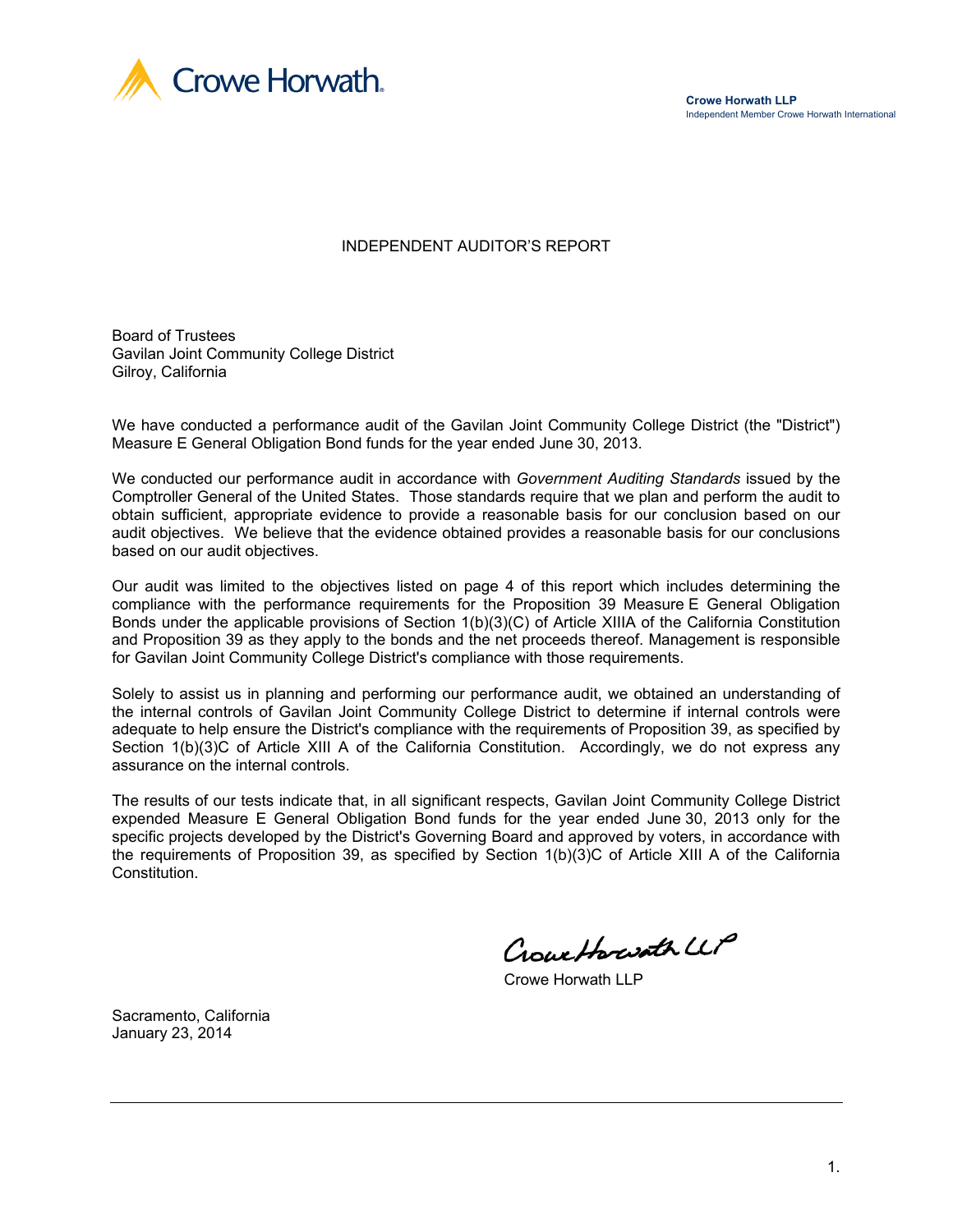#### **LEGISLATIVE HISTORY**

On November 7, 2000, California voters approved Proposition 39, the Smaller Classes, Safer Schools and Financial Accountability Act. Proposition 39 amended portions of the California Constitution to provide for the issuance of general obligation bonds by school districts, "for the construction, reconstruction, rehabilitation or replacement of school facilities, including the furnishing and equipping of school facilities, or the acquisition or lease of real property for school facilities", upon approval by 55% of the electorate.

Education Code Section 15278 provides additional accountability measures:

- 1. A requirement that the school district establish and appoint members to an independent citizens' oversight committee.
- 2. A requirement that the school district expend bond funds only for the purposes described in Section 1(b)(3) of Article XIII A of the California Constitution, and ensuring that no funds are used for any teacher or administrative salaries or other school operating expenses.
- 3. A requirement to conduct an annual independent performance audit required by Section 1(b)(3)C of Article XIII A of the California Constitution.
- 4. A requirement to conduct an annual independent financial audit required by Section 1(b)(3)D of Article XIII A of the California Constitution.

# **GAVILAN JOINT COMMUNITY COLLEGE DISTRICT MEASURE E GENERAL OBLIGATION BOND**

On March 2, 2004, the electorate of Gavilan Joint Community College District approved the \$108 million Measure E General Obligation Bond, with greater than 55% of the votes in favor. The summarized text of the ballot language was as follows:

"*To prepare students for jobs/four-year colleges, accommodate increasing enrollment and upgrade Gavilan College campuses in Gilroy, San Benito and the Morgan Hill area by: Improving*  fire safety and security; Upgrading plumbing/sewer systems; Upgrading wiring for computer *technology; Repairing, acquiring, constructing, equipping classrooms, buildings, libraries and sites shall Gavilan Joint Community College District issue \$108,000,000 in bonds at legal rates with citizen oversight, guaranteed annual audits, no money for administrators' salaries?"* 

Following is the Measure E Bond Projects listing:

#### Funding - 100% Measure E Funds

- Land acquisition Coyote Valley, San Benito
- **Infrastructure**
- Science Complex: Life Science, Physical Science, and Math
- Humanities, Art and Music Buildings
- Cosmetology and Business Buildings
- Security and Maintenance Building
- Social Science Building
- Occupational Education Building (renamed Multi-Purpose)
- Cafeteria renovation
- Parking lots
- Technology/ERP
- Computer replacement/Phone system
- Tennis courts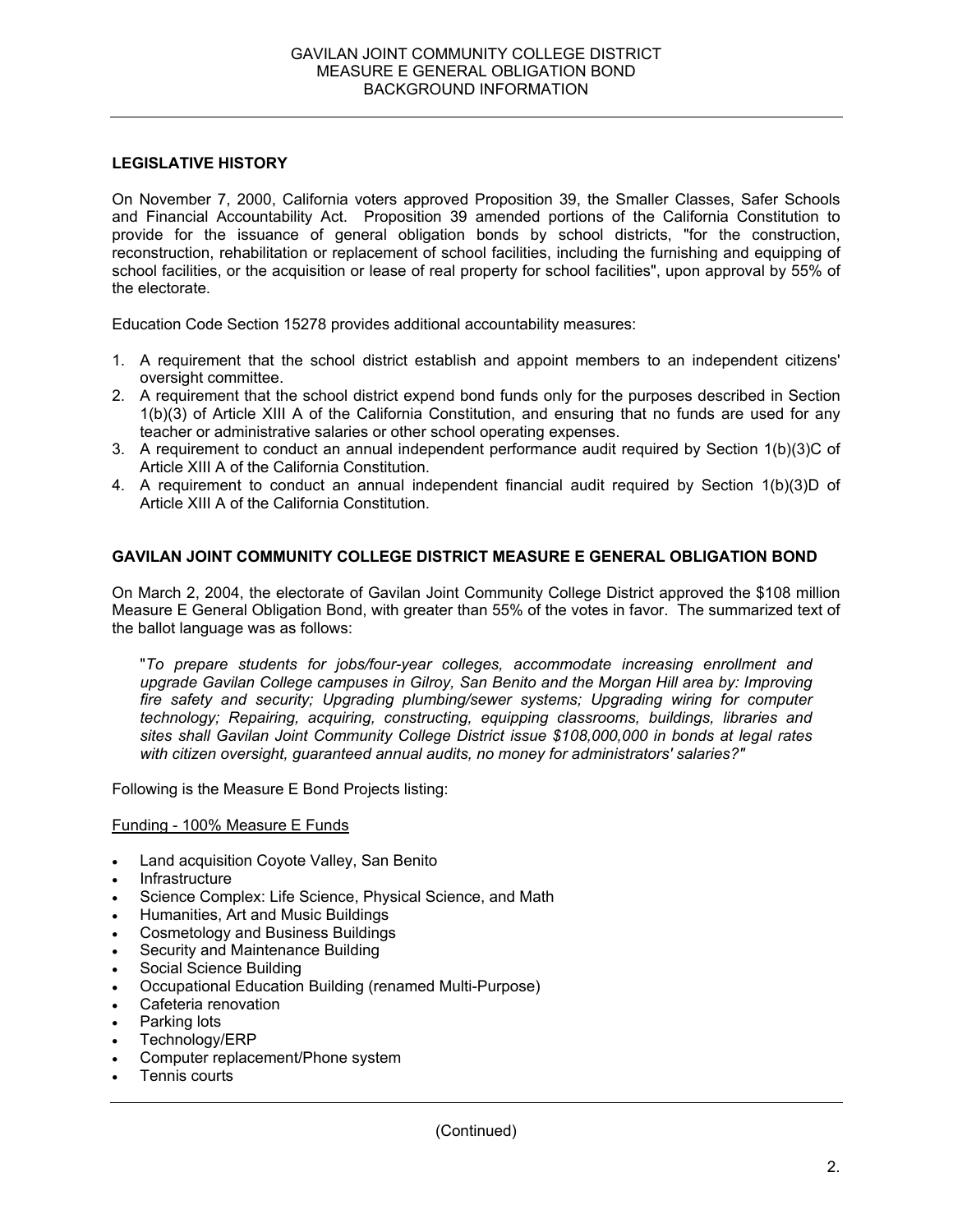#### **GAVILAN JOINT COMMUNITY COLLEGE DISTRICT MEASURE E GENERAL OBLIGATION BOND** (Continued)

Funding - 50% Measure E Funds; 50% State Funds

- Physical Education Building
- Library/TV Studio Buildings
- Administration/Student Services Building

In June 2004, the District issued Measure E General Obligation Bonds, Series 2004 A and B in the amounts of \$29,170,000 and \$830,000, respectively. The Bonds were issued to construct and modernize college facilities and to refund certain lease obligations of the District. The 2004 Series B Bonds matured on August 1, 2006. The Series 2004 A Bonds mature through 2028 and accrue interest ranging from 2.00% to 5.38% per annum from the date of issuance.

In December 2007, the District issued Measure E General Obligation Bonds, Series 2004 C in the amount of \$50,000,000 to construct and modernize certain District facilities to finance the acquisition of equipment and to pay the cost of issuance associated with the bonds. The Series 2004 C Bonds accrue interest up to a maximum of 5.0% per annum from the date of issuance and mature through August 2032.

In May 2011, the District issued Measure E General Obligation Bonds Series 2004 D in the amount of \$28,000,000 to construct and modernize certain District facilities to finance the acquisition of equipment and to pay certain costs of issuance associated with the bonds. The Series 2004 D Bonds mature through August 2035 and bear interest at rates ranging from 2.00% to 5.75%.

In April 2012, the District issued \$12,120,000 of General Obligation Refunding Bonds 2012 Series A and \$11,800,000 of General Obligation Refunding Bonds 2012 Series B. The Bonds were issued to partially refund the General Obligations Bonds 2004 Series A and to pay the costs of issuance associated with the Bonds. The 2012 Series A and Series B Refunding Bonds mature through August 2024 and August 2029, respectively, and bear interest at rates ranging from 2.00% to 5.00%.

The financial activity related to the Series 2004 Measure E General Obligation Bond is recorded in the District's Financial Activity Report for Fund 60 (Measure E Construction Fund) in the District's financial statements.